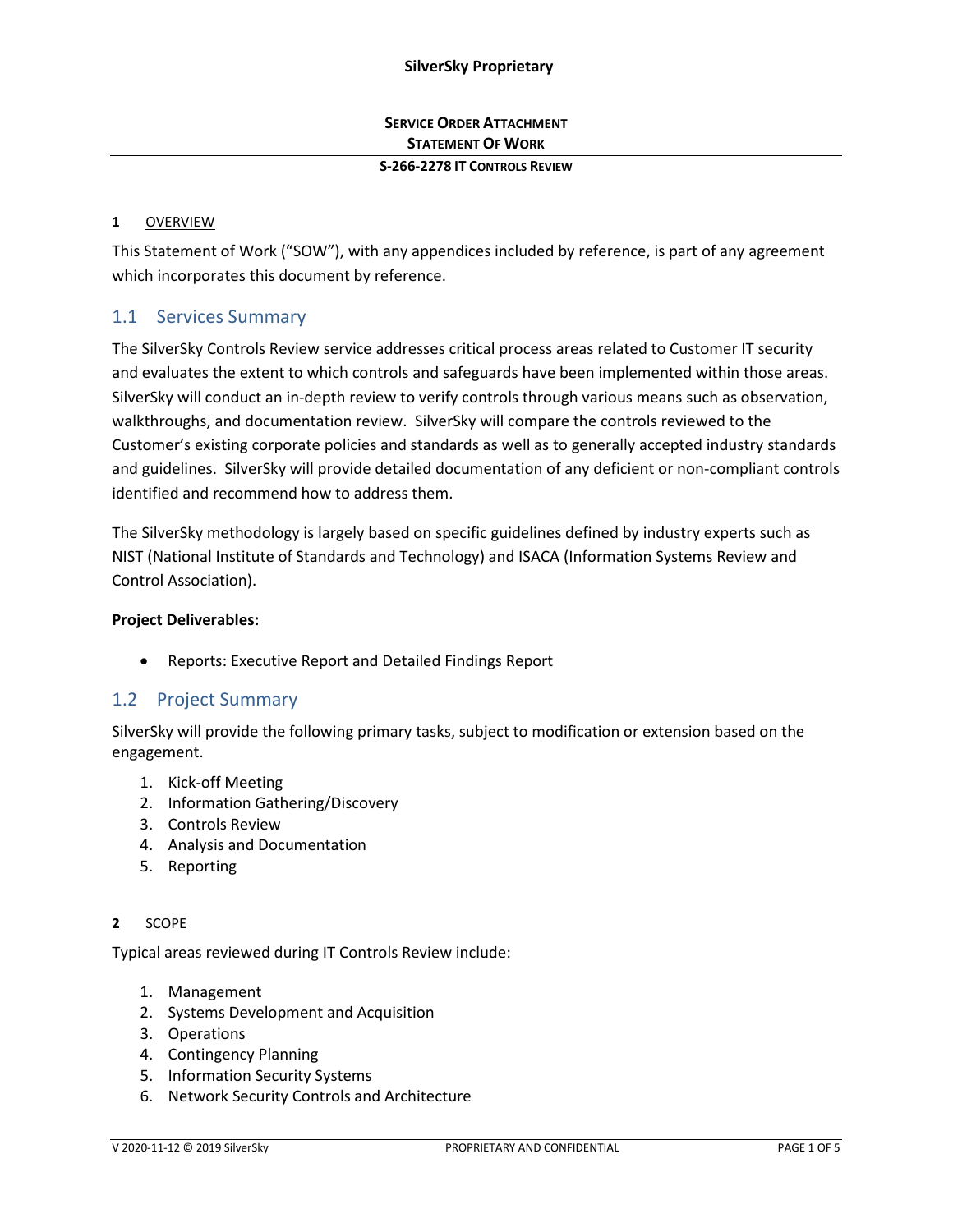#### **Management**

SilverSky will interview Information Technology (IT) personnel and/or review departmental policies to determine:

- If the organizational structure provides for effective company-wide IT support
- The process of granting of administrative rights and privileges
- Whether the appropriate segregation of duties exists
- If authority, responsibility, and technical skills are clearly defined
- If hiring, training and succession processes are adequate

#### **Systems Development & Acquisition**

SilverSky will review the adequacy of system development processes and activities such as development standards/methodologies, adherence to standards, adequacy of quality assurance programs, selection process and review of third party vendors, and sufficiency of standards relating to change management.

#### **Operations**

SilverSky will evaluate operating procedures and manuals as they apply to Customer computer and IT operations and controls. This includes processes such as adequacy of IT equipment inventory listings, environmental controls, physical security, performance and availability monitoring, help desk function, and backup procedures.

#### **Contingency Planning**

SilverSky will examine existing contingency planning process and whether Customer has established an ongoing, process-oriented approach to business continuity planning that is appropriate for the size and complexity of the business. This process should include a business impact analysis (BIA), a risk assessment, risk management, risk monitoring, and testing. Overall, this planning process should encompass Customer's business continuity strategy, which is its ability to recover, resume, and maintain all critical business functions.

#### **Information Security Systems**

SilverSky will:

- 1. Review all critical information systems, associated databases, and system architecture with respect to how information is processed, stored, and accessed
- 2. Determine whether critical information systems have designated administrators and/or data owners and
	- a. determine if a formal process is in place by which designated administrators evaluate and approve all system access requests and changes to the system; and
	- b. if users are adequately trained on the system and understand how to securely handle any information and data associated with it
- 3. Evaluate capabilities within the system to manage user rights and permissions at a granular level; review the system user base to ensure access levels match current job responsibilities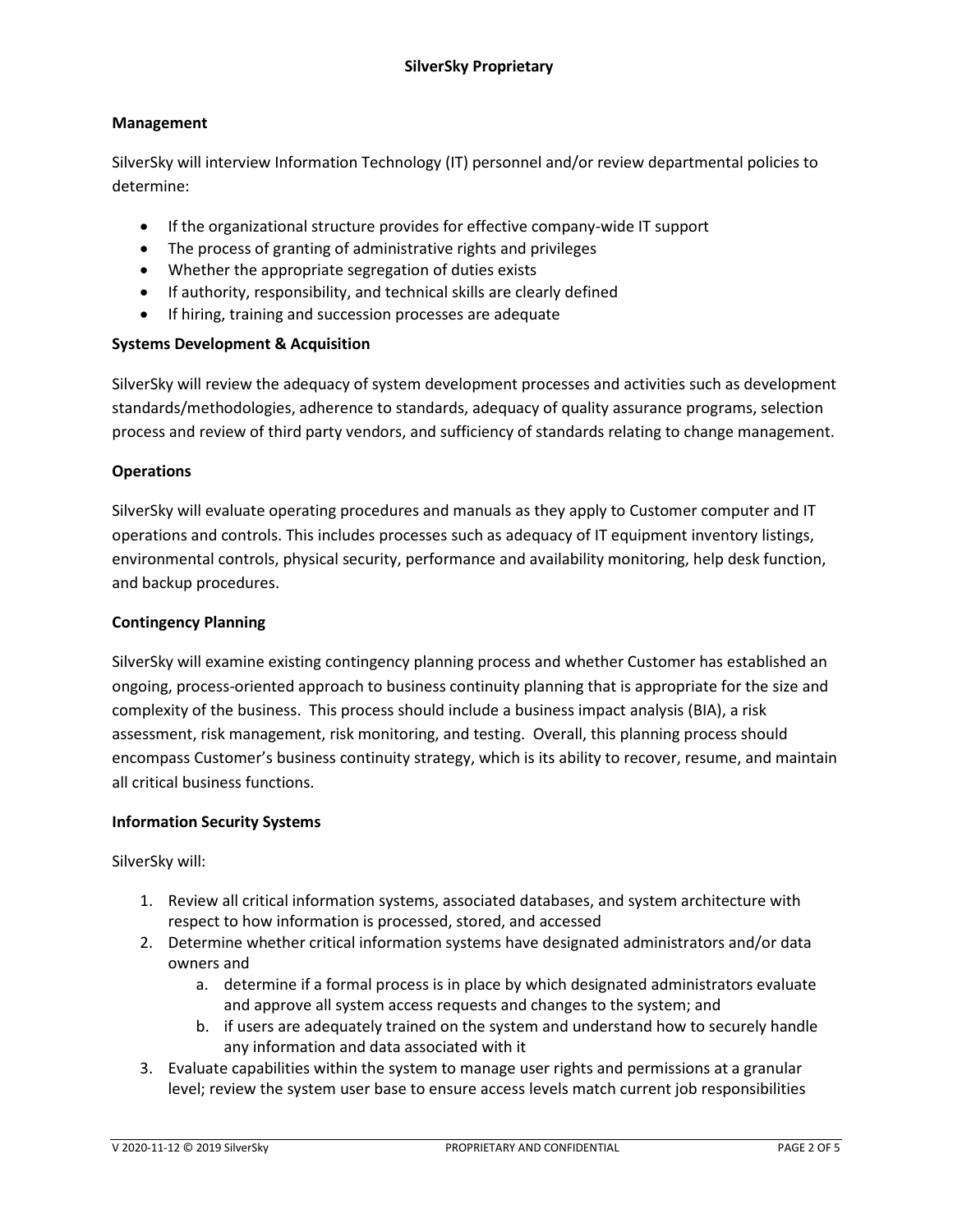4. Review the effectiveness of access controls for system users considering the type of information accessed

#### **Network Security Controls and Architecture**

SilverSky will review Customer network controls, security controls, network architecture diagrams and topologies to understand the physical location of and interrelationship between hardware and security devices, various locations, and 'untrusted' networks. SilverSky will review the adequacy of technical security standards, the network authentication process, review capabilities, and access control change procedures. SilverSky will also assess the effectiveness of controls regarding network user accounts, password administration, firewall technology, and remote access methods.

# 2.1 SilverSky Obligations:

**Information Gathering Phase** - Gather and examine Customer's IT controls documentation such as controls policies and procedures, network diagrams, results from prior assessments or audits, reviews, vendor agreements, and the current disaster recovery plan.

**Controls Review Phase** - Interview key personnel responsible for implementing Customer's controls in the core areas under review. These interviews typically involve IT and systems administrators as well as information security and compliance officers. SilverSky will use the interviews to assess the extent to which existing policies and controls have been implemented. SilverSky will also do walkthroughs of physical facilities and key IT systems to review and validate various controls in areas such as access/authentication, configuration, logging, architecture, physical security, and redundancy.

**Analysis and Documentation Phase** - SilverSky will compile and review the information gathered, then analyze and document in detail the findings and any test results in a draft iteration of the final reports.

**Reporting Phase** - SilverSky will present and disseminate the findings to Customer's project manager and other key personnel. Any issues, questions, and/or concerns will be discussed and addressed. Once completed, SilverSky will issue a final copy of the review reports.

# 2.2 Deliverables

SilverSky will provide an Executive Report and a Detailed Findings Report following its review.

The Executive Report is a high-level summary of the review intended for Customer's upper management and board of directors and includes:

- One-page executive summary
- Concise list of the key findings
- Summary of SilverSky' findings for each area reviewed during the evaluation
- High-level recommendations for addressing deficiencies

The Detailed Findings Report describes the review results in detail. It is intended for mid-level management, administrators, and other operations personnel and includes: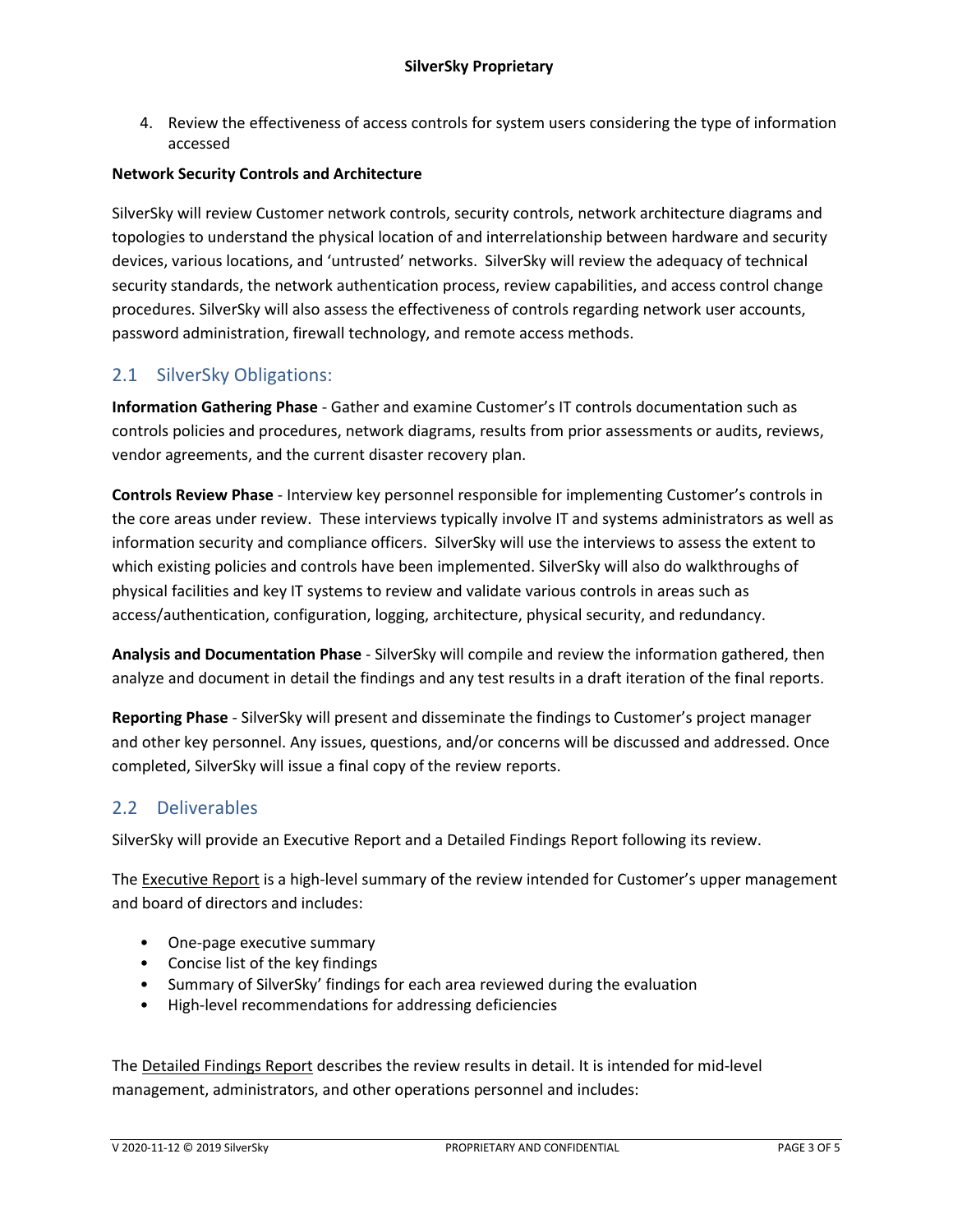- Itemized listing and description of the areas reviewed
- Identified deficiencies
- Overall risks associated with deficiencies
- Detailed recommendations for addressing deficiencies

# 2.3 Out of Scope

Any activity not explicitly included in this SOW is considered out of scope. In the event that Customer requests additional services, such services will be the subject of a change request.

#### **3** CUSTOMER OBLIGATIONS AND ASSUMPTIONS

Services, fees, and work schedule are based upon the assumptions, representations and information supplied by Customer. Customer's fulfilment of these responsibilities is critical to the success of the engagement.

# 3.1 Customer Obligations

- **Project Liaison** Designate an authorized representative to authorize completion of key project phases, assign resources, and serve as project liaison
- **Access**  Ensure SilverSky consultants have access to key personnel and data requested
- **Resources** Furnish SilverSky with Customer personnel, facilities, resources, and information; and perform tasks promptly
- **Cooperation** Ensure all of Customer's employees and contractors cooperate fully with SilverSky and in a timely manner. SilverSky will advise Customer if an increased level of Customer participation is required in order for SilverSky to perform the Services under this SOW.
- **Documentation** Timely deliver all documentation requested by SilverSky including Customer's security policies, network diagrams, server listings, and procedures

# 3.2 SilverSky Assumptions

- Customer will provide SilverSky with reasonably requested information upon which SilverSky can rely to be current, accurate, and complete.
- Customer will provide access to Customer's personnel who have detailed knowledge of Customer's security architecture, network architecture, computing environment, and related matters.
- Customer will provide access to Customer's personnel who have an understanding of Customer's security policies, regulations, and requirements.
- Customer will evaluate SilverSky deliverables and immediately notify SilverSky of any perceived problems or issues with SilverSky obligations.
- SilverSky will immediately notify Customer of any perceived problems or issues regarding Customer's obligations.
- Customer is responsible for any additional costs if that SilverSky is unable to perform the Services due to Customer's delay or other failure to fulfill its obligations under this Statement of Work.